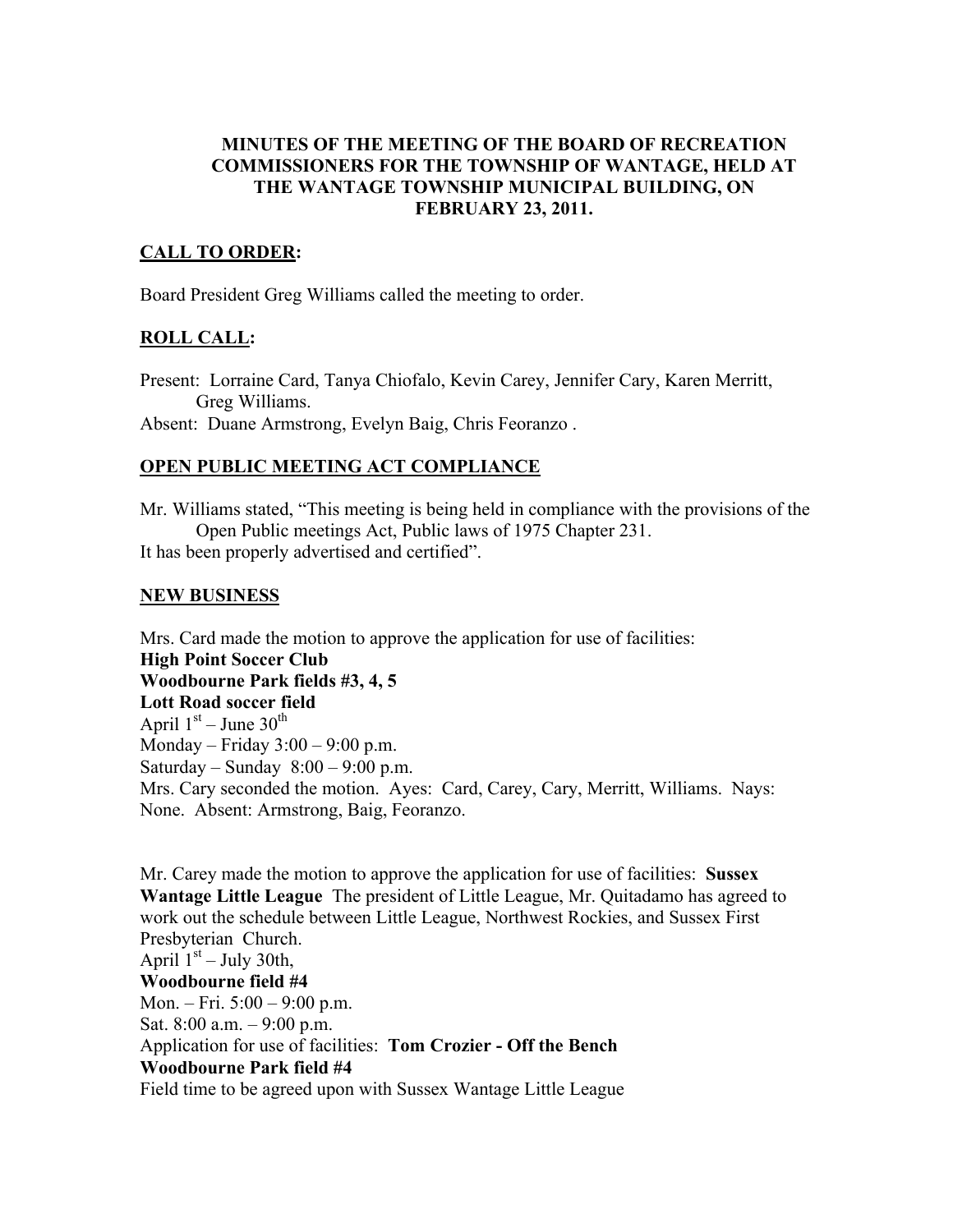#### Application for use of facilities: Northwest Rockies - Bob Bahr Woodbourne Park field #4

Field time on Saturday and Sunday and one evening per week to be agreed upon with Sussex Wantage Little League Mrs. Card seconded the motion. Ayes: Card, Carey, Cary, Merritt, Williams. Nays: None. Absent: Armstrong, Baig, Feoranzo

Mr. Carey made the motion to approve application for use of facilities: Sussex Wantage Little League

#### Lott Road field #1,2,3,4

.

Monday – Friday 5:00 p.m. – 9:00 p.m. Saturday – Sunday  $8:00$  a.m. –  $9:00$  p.m. Mrs. Card seconded the motion. Ayes: Card, Carey, Cary, Merritt, Williams. Nays: None. Absent: Armstrong, Baig, Feoranzo.

Mr. Carey made the motion to approve the application for use of facilities: Sussex Wantage Softball Woodbourne Park field # 1, 2, 7 April 1, - June 30

Mon – Friday 4:30 – 8:00 p.m. Sat. – Sun 9:00 a.m.- 8:00 p.m. Opening Day Picnic April 30, 2011 9:00 a.m  $-$  6:00 p.m.

. Mrs. Cary seconded the motion. Ayes: Card, Carey, Cary, Merritt, Williams. Nays:

# OLD BUSINESS

The Sussex County Arts and Heritage Council have approved a grant in the amount of \$191.00 toward the purchase of solar lighting for the flag at the Veterans Memorial. The Commission thanked Maggie Kolicko for once again applying for this grant.

## COMMITTEE MEMBER REPORTS

None. Absent: Armstrong, Baig, Feoranzo.

None.

## APPROVAL OF MINUTES:

Mr. Williams made the motion to approve the February 8, 2011 minutes. Mrs. Merritt seconded the motion. Ayes: Card, Carey, Cary, Merritt, Williams. Nays: None. Absent Armstrong, Baig, Feoranzo.